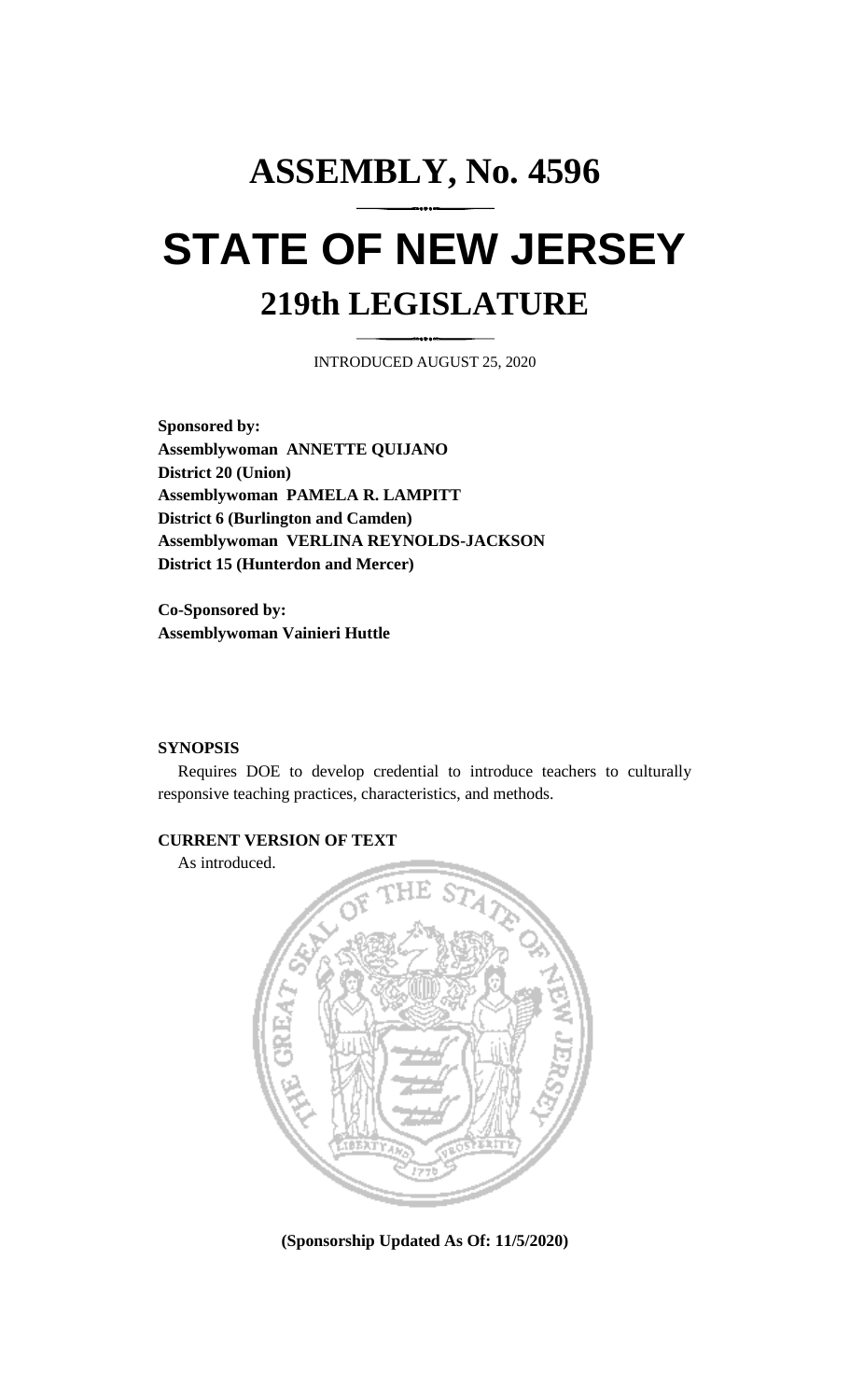**AN ACT** establishing a culturally responsive teaching credential and supplementing chapter 26 of Title 18A of the New Jersey Statutes.

 **BE IT ENACTED** *by the Senate and General Assembly of the State of New Jersey:*

 

 1. The Department of Education, in partnership with the Diverse and Learner-Ready Teachers Initiative of the Council of Chief State School Officers or other equivalent entity, shall develop a credential for culturally responsive teaching. The purpose of the credential shall be to introduce teachers to culturally responsive teaching practices, characteristics, and methods that acknowledge, respond to, and embrace the cultural backgrounds of all students to help ensure full, equitable access to education. The credential for culturally responsive teaching shall be made available to teachers beginning in the first full school year following the date of enactment of this act.

 As used in this section, "culturally responsive teaching" means a pedagogy that recognizes the importance of including students' cultural references in all aspects of learning, and which uses research-based teaching strategies that make meaningful connections between what students learn in school and their cultures, languages, and experiences.

 2. The State Board of Education shall promulgate rules and regulations pursuant to the "Administrative Procedure Act," P.L.1968, c.410 (C.52:14B-1 et seq.), as it may deem necessary to effectuate the provisions of this act.

3. This act shall take effect immediately.

### STATEMENT

 This bill directs the Department of Education, in partnership with the Diverse and Learner-Ready Teachers Initiative or equivalent entity, to develop a credential for culturally responsive teaching. The Diverse and Learner-Ready Teachers Initiative is an effort of the Council of Chief State School Officers, which strives to revise, enact or remove state policies that will address specific challenges for both diversifying the educator workforce and ensuring all educators are culturally responsive in practice.

 Under the bill, the purpose of the credential would be to introduce teachers to culturally responsive teaching practices, characteristics, and methods that acknowledge, respond to, and embrace the cultural backgrounds of all students to help ensure full, equitable access to education. The credential for culturally